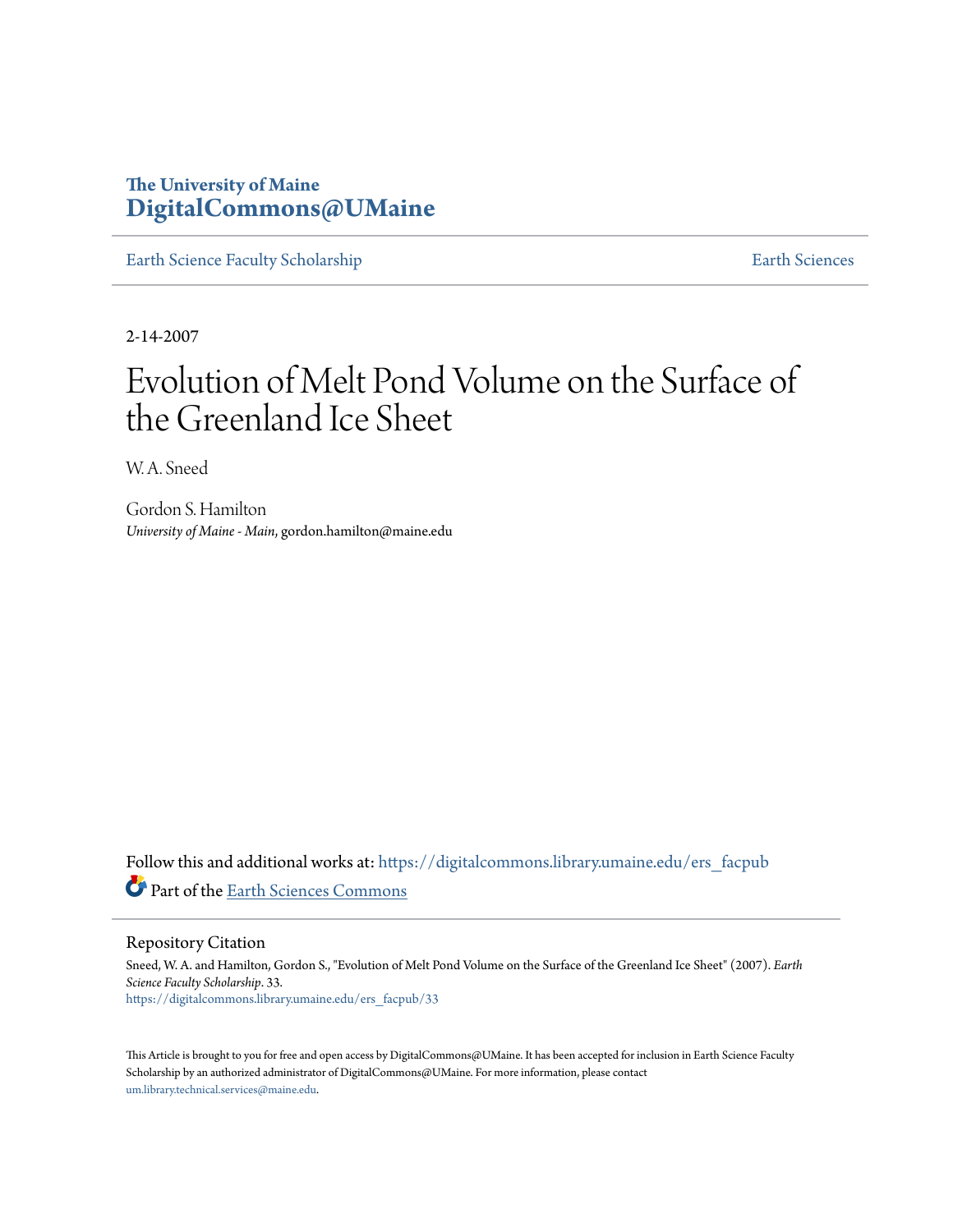

# Evolution of melt pond volume on the surface of the Greenland Ice Sheet

# W. A. Sneed<sup>1</sup> and G. S. Hamilton<sup>1</sup>

Received 6 November 2006; revised 29 December 2006; accepted 11 January 2007; published 14 February 2007.

[1] The presence of surface meltwater on ice caps and ice sheets is an important glaciological and climatological characteristic. We describe an algorithm for estimating the depth and hence volume of surface melt ponds using multispectral ASTER satellite imagery. The method relies on reasonable assumptions about the albedo of the bottom surface of the ponds and the optical attenuation characteristics of the ponded meltwater. We apply the technique to sequences of satellite imagery acquired over the western margin of the Greenland Ice Sheet to derive changes in melt pond extent and volume during the period 2001 – 2004. Results show large intra- and interannual changes in ponded water volumes, and large volumes of liquid water stored in extensive slush zones. Citation: Sneed, W. A., and G. S. Hamilton (2007), Evolution of melt pond volume on the surface of the Greenland Ice Sheet, Geophys. Res. Lett., 34, L03501, doi:10.1029/2006GL028697.

### 1. Introduction

[2] Ponded surface meltwater (Figure 1) is a well-known phenomenon near the margin of the Greenland Ice Sheet [Echelmeyer et al., 1991; Jezek et al., 1993; Bryzgis and Box, 2005] and other Arctic ice caps [Liestøl et al., 1980]. Topographic depressions in the ice surface exert a first-order control on lake location, with ponds and lakes tending to form in the same depressions in successive summers [Echelmeyer et al., 1991]. After formation, lake evolution is governed by a positive albedo-feedback mechanism, in which the lower albedo of surface waters enhances radiative-driven melting [Lüthje, 2005]. Variations in the distribution and number of ponds with time represent changes in the surface climate conditions which control melting. The fluctuating availability of large volumes of ponded surface water raises the possibility of sudden drainage to the bed, a change in basal lubrication, and a rapid increase in ice velocity [Zwally et al., 2002; Parizek and Alley, 2003; Boon and Sharp, 2003]. Recent studies have also linked the rapid collapse of small ice shelves fringing the Antarctic Peninsula to the progressive development of surface melt ponds [Scambos et al., 2000].

[3] While the problem of calculating the areal extent of meltwater ponds using satellite imagery is fairly straightforward  $[Lüthje, 2005]$ , determining the depth and thus their volume is not. Here, we develop a technique for estimating melt pond depth using multispectral satellite imagery acquired by the Advanced Spaceborne Thermal Emission and Reflection Radiometer (ASTER). The technique is

applied to images collected over Kong Oscar Gletscher, an ice sheet outlet glacier in NW Greenland that flows into Melville Bay at  $75^{\circ}59'N$  and  $50^{\circ}48'W$ , to calculate the volumes of water stored in ponds, lakes, and the saturated snow of the glacier surface. Our results reveal large quantities of ponded water and rapid changes in pond volume at monthly and interannual time scales.

# 2. Method Development

## 2.1. Theoretical Basis

[4] Determining water depth, bottom or substrate albedo, and the optical properties of the water column using remotely-sensed visible wavelength imagery has long been a goal of oceanographers and limnologists. Many of the methods proposed for determining depth and albedo are based on some form of the Bouguer-Lambert-Beer law

$$
L(z, \lambda) = L(0, \lambda)e^{-(K_{\lambda})(z)}
$$
\n(1)

where  $L(z, \lambda)$  is the water-leaving spectral radiance at some depth,  $L(0, \lambda)$  is the spectral radiance at zero depth,  $K_{\lambda}$  is the spectral attenuation, and z is depth. For the remainder of this note we will forego the use of the adjective, spectral, and the argument,  $\lambda$ , for brevity's sake. All variables with the exception of depth are wavelength-dependent.

[5] Written in terms of reflectance, inverted to logarithmic form, and solved for z [Philpot, 1989]

$$
z = (\ln(A_d - R_{\infty}) - \ln(R_w - R_{\infty})) / (-g)
$$
 (2)

where  $A_d$  is the bottom or substrate albedo (reflectance),  $R_{\infty}$ is the reflectance for optically deep water, and  $R_w$  is the reflectance at some depth. The quantity g is

$$
g \approx K_d + aD_u \tag{3}
$$

where  $K_d$  is the diffuse attenuation coefficient for downwelling light, a is the beam absorption coefficient, and  $D_u$ an upwelling light distribution function or the reciprocal of the upwelling average cosine [Mobley, 2004]. When scattering within the water column is low, *Philpot* [1989] suggests 1.5  $K_d$  < g < 3  $K_d$ , with larger values being used as scattering increases. Maritorena et al. [1994] use a value for g of 2  $K_d$  but warn that it underestimates actual attenuation. Such an underestimation will lead to an overestimation of depth, z, in equation (2) [*Philpot*, 1989].

#### 2.2. Assumptions

[6] The only data we have available for analysis is the signal leaving the water's surface, transiting the atmosphere, and arriving at the satellite sensor. This complex signal

<sup>&</sup>lt;sup>1</sup>Climate Change Institute, University of Maine, Orono, Maine, USA.

Copyright 2007 by the American Geophysical Union. 0094-8276/07/2006GL028697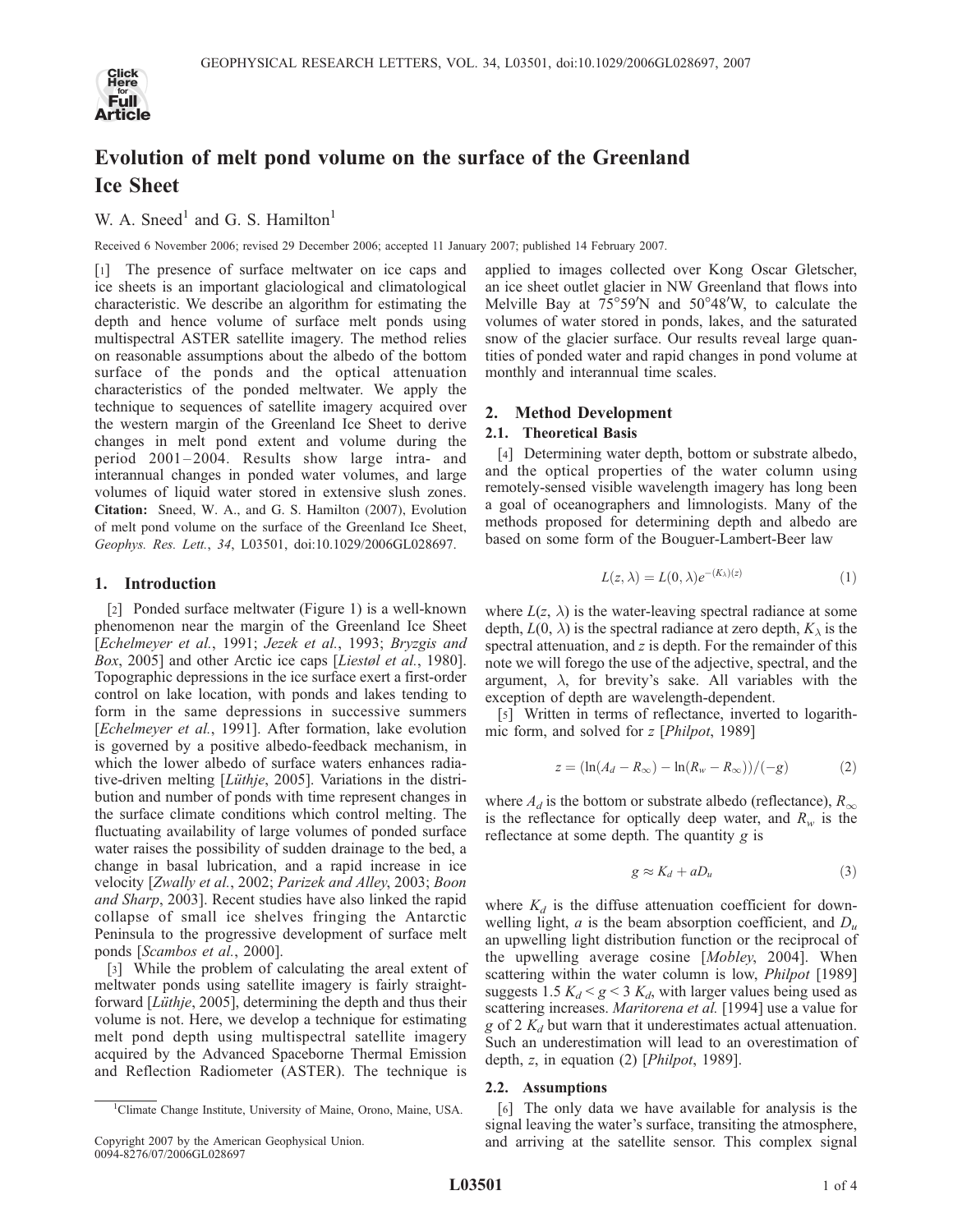

Figure 1. Meltwater depths derived using equation (2) overlaid on ASTER images acquired on (a) 29 June 2003 (b) 06 July 2003, and (c) 08 July 2004.

contains within it information about substrate reflectance, water depth, and any dissolved or suspended materials within the water column [Bierwirth et al., 1993]. In our analysis we make the following assumptions:

[7] 1. The substrate of a melt pond is homogeneous.

[8] 2. Suspended or dissolved organic or inorganic particulate matter is minimal.

[9] 3. There is no inelastic scattering, e.g., Raman scattering or fluorescence.

[10] 4. There is no wind and, thus, no waves on a pond's surface.

[11] *Hedley and Mumby* [2003] point out that if a depth estimation is sought a valid assumption must be made about either the bottom albedo or the uniformity and homogeneity of the substrate material. Therefore, whether for a small melt pond in a crevasse field near a glacier's terminus or a large melt lake formed in a topographic depression farther upglacier, we assume that the substrate is everywhere ice and the albedo the same throughout. For a first approximation of depth calculated by the proposed method we further assume that the bottom for any given pixel is parallel to the water surface. Small melt ponds in steep-sided crevasses most likely do not have surface-parallel bottoms, so our method will need modification before use in these situations.

[12] We will assume that the melt water is pure natural fresh water with the absorption and scattering coefficients,  $a_w$  and  $b_m$  respectively, reported by *Smith and Baker* [1981].

[13] Small melt ponds found in the heavily crevassed regions of a glacier are likely to be well-sheltered from the effects of wind by the crevasse walls. Larger bodies of melt water found farther inland on an ice sheet are undoubtedly affected by katabatic winds. The remotely-sensed reflectance depends, in part, on the wavelength and amplitude of surface waves [Zaneveld et al., 2001] but lacking wind speed and wave amplitude and period data we assume water surfaces to be flat.

#### 2.3. Method

[14] The ASTER images used in this study are atmospherically corrected, surface reflectance scenes either created in-house from Level L1A scenes or available as ASTER On-Demand L2 Surface Reflectance products from the Land Processes Distributed Active Archive (LPDAAC) at http://edcimswww.cr.usgs.gov/pub/imswelcome. In either case we use only ASTER bands VNIR1 (520 –600 nm) and VNIR3N (780– 860 nm) which have a 15 m pixel resolution. VNIR1 is used to solve equation (2) for water depth, z, on a pixel-by-pixel basis and VNIR3N is used to determine the bottom albedo,  $A_d$ .

[15] As a practical matter,  $R_{\infty}$ , reflectance over optically deep water where the influence of bottom reflectance is nil, can be derived from water that is deeper than  $\sim$ 40 m. We are thus restricted to images that contain some open ocean water that is clear of sea ice, meltwater plumes, and sun glint. Ideally, we seek images with deep water far from shore because the absorption and scattering effects of suspended particulates are minimized.

[16] Several researchers [Leathers and McCormick, 1999; Chang et al., 2003] note the difficulties involved in obtaining in situ bottom reflectance values. A common solution [Maritorena et al., 1994; Legleiter et al., 2004] is to bring a sample of bottom material to the surface, wet it, and measure the reflectance. In a process somewhat analogous to this, we use the near-infrared band, VNIR3N, to find the pixels at a pond's edge that are just barely covered with water. By equation (1) it can be shown that at 780 nm with 10 cm of water covering ice, the above-water measured reflectance will be about 40% less than the reflectance of ice with no water cover. Thus by searching for adjacent pixels that show a rapid decrease in the reflectance as measured at the satellite sensor in band VNIR3N and then finding the same pixels in the VNIR1 image we can arrive at a value for the bottom albedo,  $A_d$ , needed in equation (2).

[17] To determine a value for  $g$  in equation (2), we average the  $a_w$  and  $b_m$  values [Smith and Baker, 1981] for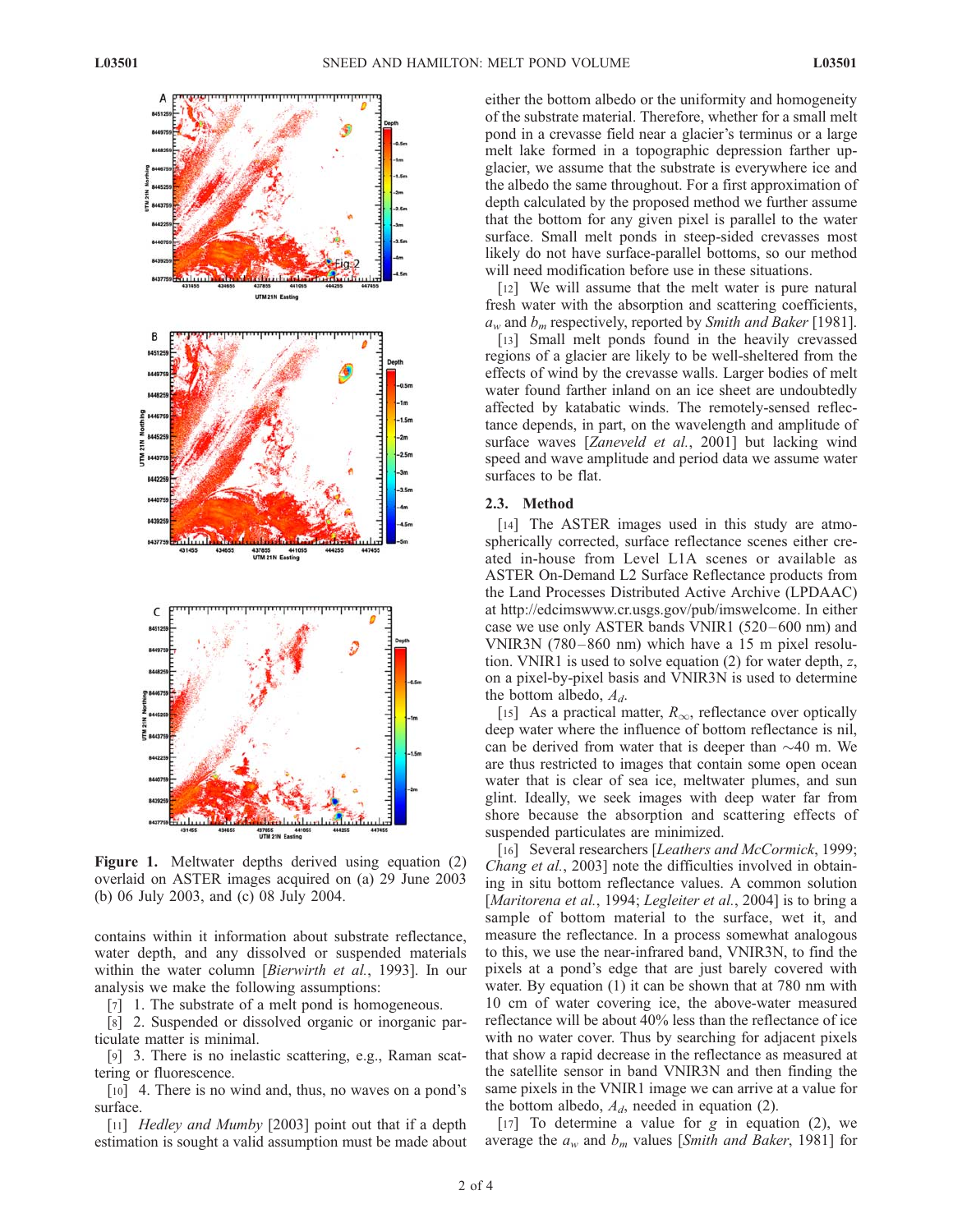

Figure 2. Depth contours and pond profiles, Kong Oscar Gletscher, 29 June 2003 for the ponds in the lower right of Figure 1a.

the VNIR1 band, solve their equality,  $K \ge a_w + 1/2$   $b_m$ , for K and set  $g = 2 K$  [Maritorena et al., 1994].

# 3. Results and Discussion

[18] We apply the model to sequences of ASTER satellite imagery (Figure 1) acquired over the western margin of the Greenland Ice Sheet with encouraging results. Estimates of water depth derived from equation (2) for two melt ponds (lower right corner of Figure 1a) are shown in Figure 2. The contoured depths of the ponds (Figure 2, top) are consistent with water-filled surface depressions comprised of an annulus of shallow water and rapidly deepening water towards the center. The profile in Figure 2 (bottom) shows the maximum water depths along the profile line but not necessarily the maximum depth of the ponds. Results indicate that surface ponds can reach depths of several meters. We have yet to conduct direct validation of our derived pond depths with field measurements. However, the range of obtained depths is consistent with published reports of measured pond depths. Liestøl et al. [1980] describe an emptied surface lake on Brøggerbreen, Svalbard, with a length of  $\sim$ 200 m and a maximum depth of  $\sim$ 10 m. Echelmeyer et al. [1991] report on a number of surface lakes in the upper portion of Jakobshavns Isbræ drainage basin with surface areas from a few tens of square meters up to 10 km<sup>2</sup> and depths ranging from  $\leq$ 1 m to 20 m in crevasses.

[19] Melt ponds on the surface of Kong Oscar Gletscher undergo a rapid seasonal evolution according to our analysis of two ASTER images collected eight days apart in June and July of 2003 (Figures 1a and 1b and Table 1). During this period, wetted surface area and water volume increase by  $\sim$ 20%. The two ponds in the lower right corner of Figures 1a and 1b (elevation  $\sim 650$  m) decrease in depth and extent, while the large pond in the upper right corner (elevation  $\sim 820$  m) increases in both depth and extent. We interpret this change in pond volumes as being due to the progression of summer warming to higher elevations where snow melts rapidly to supply growing ponds. At lower elevations, existing ponds do not grow as rapidly, or they drain through surface outlet streams or cracks in the ice (the low elevation ponds in Figure 2 are close to crevasses).

[20] The inter-annual changes are even greater, with a five-fold decrease in wetted surface area and water volume between July 2003 and July 2004 (Figures 1a and 1c and Table 1). Many of the ponds remained fixed in space indicating that their position is controlled by surface topography. The smaller pond volumes in July 2004 are consistent with the delayed onset of melting in summer 2004, inferred from cooler temperatures recorded at nearby coastal weather stations in May/June/July 2004 relative to the same months a year earlier. (Data for Upernavik and Qaanaaq available from Danmarks Meteorologiske Institut, http:// www.dmi.dk/dmi/index/gronland/vejrarkiv-gl.htm.)

[21] Much of the intra- and inter-annual change in water extent and volume is due to changes in shallow ( $z \leq 1.5$  m) liquid water on the glacier surface. In the 29 June 2003 image (Figure 1a), approximately 88% of the total volume of meltwater is between 20 cm and 1.5 m deep, in the 06 July 2003 image (Figure 1b) the percentage is  $\sim$ 91%, and in the 08 July 2004 image (Figure 1c) the percentage is  $\sim 83\%$ .

[22] This pattern indicates that surface meltwater storage is not limited to the development of large ponds, although it is likely that some of the non-ponded water drains into ponds. These results point to the value of our technique for detecting and quantifying liquid water of varying depth on snow and ice surfaces.

[23] Prominent in Figures  $1a-1c$  are the liquid water-free areas (the right hand edge) and the fairly abrupt transition to areas with shallow liquid water. This transition may mark a line that has been variously called the run-off limit [*Braithwaite et al.*, 1994] or the maximum slush line [Greuell and Knap, 2000]. Above this line the snow is deep enough so that any meltwater penetrates deeply into the snow creating wet snow but the snowpack does not become saturated forming slush [Greuell and Knap, 2000]. Below the maximum slush line Braithwaite et al. [1994] suggest that the firn can be no deeper than a few meters for run-off of meltwater to occur and it is probably underlain by an near-surface ice layer [Greuell and Knap, 2000].

[24] The results shown Table 1 are most sensitive to the value chosen for  $A_d$  (equation (2)) in which a  $\sim$ 1% decrease

Table 1. Meltwater Area and Volume for the Images Shown in Figure 1

| Date         | Total<br>Area, $km2$ | Area<br>Meltwater, km <sup>2</sup> | Volume<br>Meltwater, m <sup>3</sup> | Figure |
|--------------|----------------------|------------------------------------|-------------------------------------|--------|
| 29 June 2003 | 265                  | 40.7                               | $2.2 \times 10^{7}$                 | 1a     |
| 06 July 2003 | 265                  | 48.7                               | $2.66 \times 10^{7}$                | 1b     |
| 08 July 2004 | 265                  | 10.1                               | $4.35 \times 10^{6}$                | 1c     |